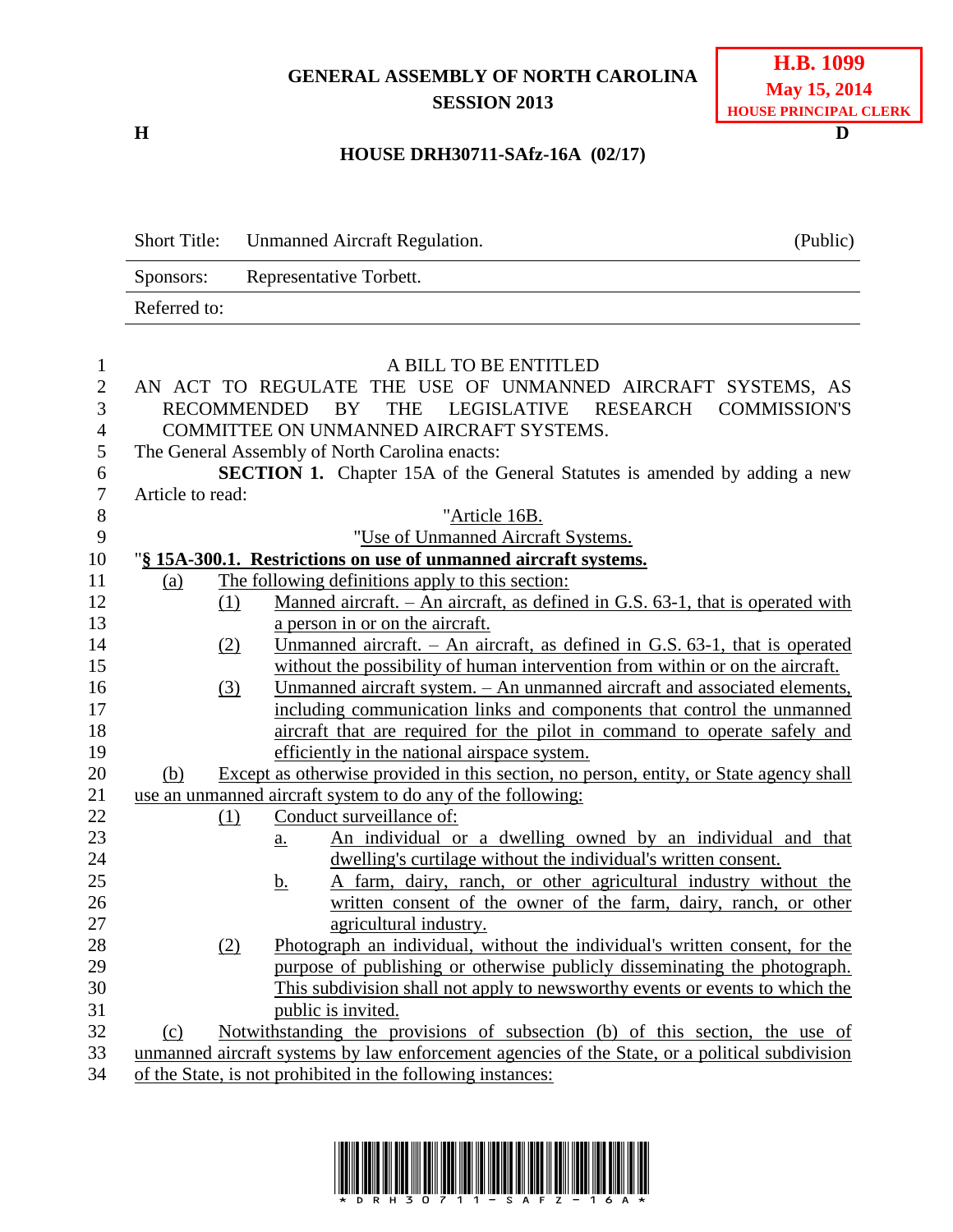|                                 |                  | <b>General Assembly of North Carolina</b>                                                                                                                                                            | <b>Session 2013</b> |
|---------------------------------|------------------|------------------------------------------------------------------------------------------------------------------------------------------------------------------------------------------------------|---------------------|
| $\mathbf{1}$                    | (1)              | To counter a high risk of a terrorist attack by a specific individual or                                                                                                                             |                     |
| $\overline{2}$                  |                  | organization if the United States Secretary of Homeland Security determines                                                                                                                          |                     |
| 3                               |                  | that credible intelligence indicates that there is such a risk.                                                                                                                                      |                     |
| $\overline{4}$                  | (2)              | To conduct surveillance that would not require a warrant if conducted by a                                                                                                                           |                     |
| 5                               |                  | manned aircraft.                                                                                                                                                                                     |                     |
| 6                               | $\left(3\right)$ | If the law enforcement agency first obtains a search warrant authorizing the                                                                                                                         |                     |
| $\overline{7}$                  |                  | use of an unmanned aircraft system.                                                                                                                                                                  |                     |
| 8                               | $\left(4\right)$ | If the law enforcement agency possesses reasonable suspicion that, under                                                                                                                             |                     |
| 9                               |                  | particular circumstances, swift action is needed to prevent imminent danger                                                                                                                          |                     |
| 10                              |                  | to life or serious damage to property, to forestall the imminent escape of a                                                                                                                         |                     |
| 11                              |                  | suspect or the destruction of evidence, or to facilitate the search for a                                                                                                                            |                     |
| 12                              |                  | missing person.                                                                                                                                                                                      |                     |
|                                 | (5)              | To photograph public gatherings on public or private land.                                                                                                                                           |                     |
| 14<br>(d)                       |                  | Any person who is the subject of unwarranted surveillance, or whose photograph is                                                                                                                    |                     |
| 15                              |                  | taken in violation of the provisions of this section, shall have a civil cause of action against the                                                                                                 |                     |
| 16<br>17                        |                  | person, entity, or State agency that conducts the surveillance or that uses an unmanned aircraft                                                                                                     |                     |
|                                 |                  | system to photograph for the purpose of publishing or otherwise disseminating the photograph.                                                                                                        |                     |
| (e)                             |                  | Evidence obtained or collected in violation of this section is not admissible as                                                                                                                     |                     |
| 19                              |                  | evidence in a criminal prosecution in any court of law in this State."                                                                                                                               |                     |
| 20<br>21                        |                  | <b>SECTION 2.</b> Chapter 14 of the General Statutes is amended by adding a new                                                                                                                      |                     |
| Article to read:                |                  |                                                                                                                                                                                                      |                     |
|                                 |                  | Article 2F.                                                                                                                                                                                          |                     |
|                                 |                  | "Crimes by Unmanned Aircraft Systems.                                                                                                                                                                |                     |
|                                 |                  | "§ 14-7.45. Crimes committed by use of unmanned aircraft systems.                                                                                                                                    |                     |
|                                 |                  | All crimes committed by use of an unmanned aircraft system, as defined in G.S. 15A-300.1,                                                                                                            |                     |
| 26<br>27                        |                  | while in flight over this State shall be governed by the laws of this State; and the question of<br>whether the conduct by an unmanned aircraft system while in flight over this State constitutes a |                     |
| $28\,$                          |                  | crime by the owner of the unmanned aircraft system shall be determined by the laws of this                                                                                                           |                     |
| State."                         |                  |                                                                                                                                                                                                      |                     |
|                                 |                  | <b>SECTION 3.</b> Article 36 of Chapter 14 of the General Statutes is amended by                                                                                                                     |                     |
|                                 |                  | adding a new section to read:                                                                                                                                                                        |                     |
|                                 |                  | "§ 14-280.3. Interference with manned aircraft by unmanned aircraft systems.                                                                                                                         |                     |
| (a)                             |                  | Any person who willfully damages, disrupts the operation of, or otherwise interferes                                                                                                                 |                     |
| 33<br>34                        |                  | with a manned aircraft through use of an unmanned aircraft system, while the manned aircraft                                                                                                         |                     |
| 35                              |                  | is taking off, landing, in flight, or otherwise in motion, is guilty of a Class H felony.                                                                                                            |                     |
| 36<br>(b)                       |                  | The following definitions apply to this section:                                                                                                                                                     |                     |
| 37                              | (1)              | Manned aircraft. - As defined in G.S. 15A-300.1.                                                                                                                                                     |                     |
|                                 | (2)              | Unmanned aircraft system. - As defined in G.S. 15A-300.1."                                                                                                                                           |                     |
|                                 |                  | <b>SECTION 4.</b> Article 52 of Chapter 14 of the General Statutes is amended by                                                                                                                     |                     |
|                                 |                  | adding a new section to read:                                                                                                                                                                        |                     |
| 40                              |                  | "§ 14-401.24. Unlawful possession and use of unmanned aircraft systems.                                                                                                                              |                     |
| (a)                             |                  | It shall be a Class I felony for any person to possess or use an unmanned aircraft or                                                                                                                |                     |
|                                 |                  | unmanned aircraft system that has a weapon attached.                                                                                                                                                 |                     |
| 44<br>(b)                       |                  | It shall be a Class 3 misdemeanor for any person to fish or to hunt using an                                                                                                                         |                     |
| 45<br>unmanned aircraft system. |                  |                                                                                                                                                                                                      |                     |
| 46<br>(c)                       |                  | The following definitions apply to this section:                                                                                                                                                     |                     |
| 47                              | (1)              | To fish. $-$ As defined in G.S. 113-130.                                                                                                                                                             |                     |
| 48                              | (2)              | To hunt. $-$ As defined in G.S. 113-130.                                                                                                                                                             |                     |
| 49                              | (3)              | Unmanned aircraft. – As defined in G.S. 15A-300.1.                                                                                                                                                   |                     |
| 50                              | (4)              | Unmanned aircraft system. - As defined in G.S. 15A-300.1.                                                                                                                                            |                     |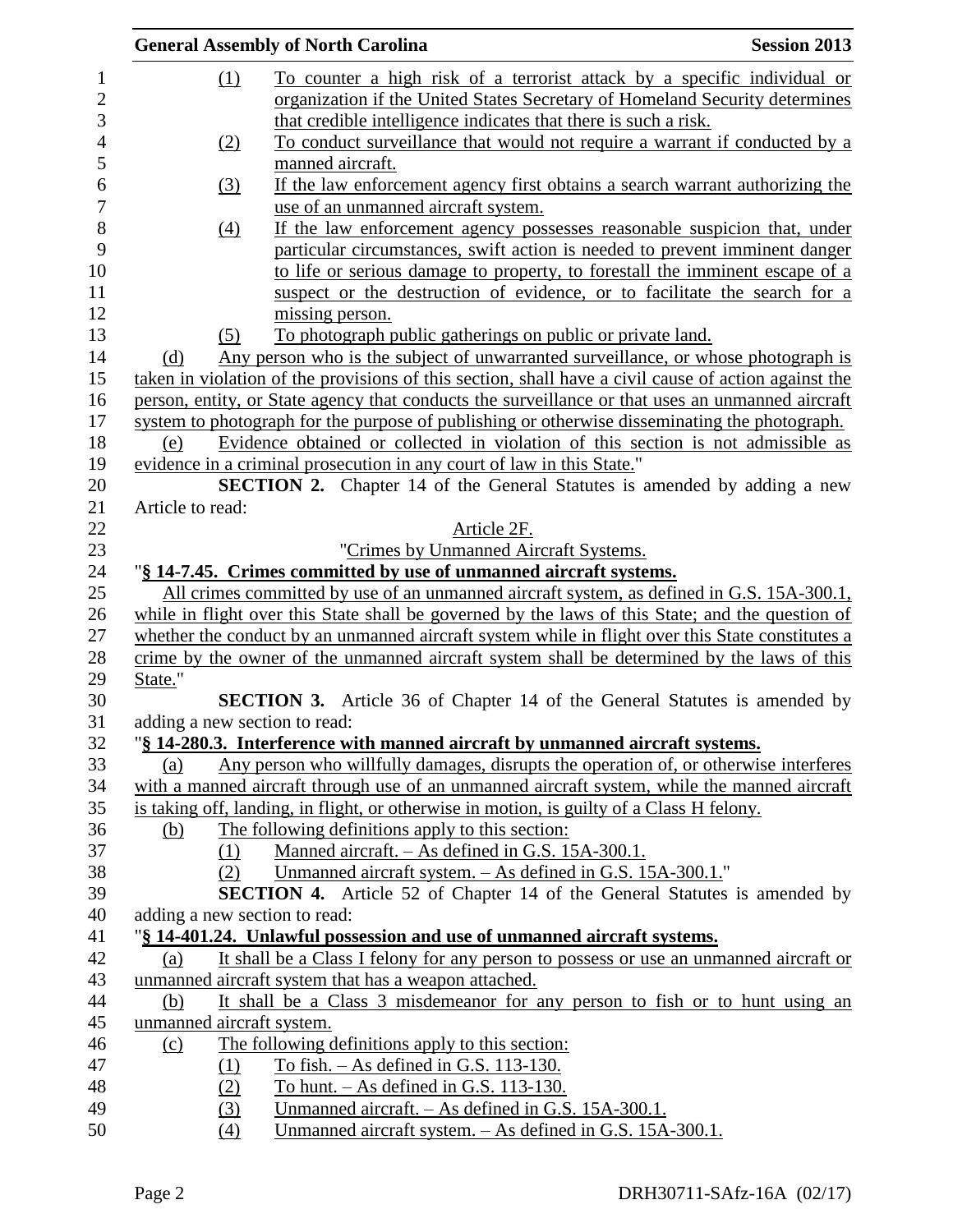| <b>Session 2013</b><br><b>General Assembly of North Carolina</b>                                             |                                                                                                                                                                                                                                                                                                                                                                                                                                                                                                                                                                                                                                                                                                                                                                                                                                                                                                                                                                                                                                                                                                                                                                                                                                                                                                                                                                                                                                                                                                                                                                                                                                                                                                                                                                                                                                                                                                                                                                                                                                                                                                                                                                                                                                                                                                                                                                                                                                                   |  |  |  |
|--------------------------------------------------------------------------------------------------------------|---------------------------------------------------------------------------------------------------------------------------------------------------------------------------------------------------------------------------------------------------------------------------------------------------------------------------------------------------------------------------------------------------------------------------------------------------------------------------------------------------------------------------------------------------------------------------------------------------------------------------------------------------------------------------------------------------------------------------------------------------------------------------------------------------------------------------------------------------------------------------------------------------------------------------------------------------------------------------------------------------------------------------------------------------------------------------------------------------------------------------------------------------------------------------------------------------------------------------------------------------------------------------------------------------------------------------------------------------------------------------------------------------------------------------------------------------------------------------------------------------------------------------------------------------------------------------------------------------------------------------------------------------------------------------------------------------------------------------------------------------------------------------------------------------------------------------------------------------------------------------------------------------------------------------------------------------------------------------------------------------------------------------------------------------------------------------------------------------------------------------------------------------------------------------------------------------------------------------------------------------------------------------------------------------------------------------------------------------------------------------------------------------------------------------------------------------|--|--|--|
|                                                                                                              |                                                                                                                                                                                                                                                                                                                                                                                                                                                                                                                                                                                                                                                                                                                                                                                                                                                                                                                                                                                                                                                                                                                                                                                                                                                                                                                                                                                                                                                                                                                                                                                                                                                                                                                                                                                                                                                                                                                                                                                                                                                                                                                                                                                                                                                                                                                                                                                                                                                   |  |  |  |
|                                                                                                              |                                                                                                                                                                                                                                                                                                                                                                                                                                                                                                                                                                                                                                                                                                                                                                                                                                                                                                                                                                                                                                                                                                                                                                                                                                                                                                                                                                                                                                                                                                                                                                                                                                                                                                                                                                                                                                                                                                                                                                                                                                                                                                                                                                                                                                                                                                                                                                                                                                                   |  |  |  |
|                                                                                                              |                                                                                                                                                                                                                                                                                                                                                                                                                                                                                                                                                                                                                                                                                                                                                                                                                                                                                                                                                                                                                                                                                                                                                                                                                                                                                                                                                                                                                                                                                                                                                                                                                                                                                                                                                                                                                                                                                                                                                                                                                                                                                                                                                                                                                                                                                                                                                                                                                                                   |  |  |  |
|                                                                                                              |                                                                                                                                                                                                                                                                                                                                                                                                                                                                                                                                                                                                                                                                                                                                                                                                                                                                                                                                                                                                                                                                                                                                                                                                                                                                                                                                                                                                                                                                                                                                                                                                                                                                                                                                                                                                                                                                                                                                                                                                                                                                                                                                                                                                                                                                                                                                                                                                                                                   |  |  |  |
|                                                                                                              |                                                                                                                                                                                                                                                                                                                                                                                                                                                                                                                                                                                                                                                                                                                                                                                                                                                                                                                                                                                                                                                                                                                                                                                                                                                                                                                                                                                                                                                                                                                                                                                                                                                                                                                                                                                                                                                                                                                                                                                                                                                                                                                                                                                                                                                                                                                                                                                                                                                   |  |  |  |
|                                                                                                              |                                                                                                                                                                                                                                                                                                                                                                                                                                                                                                                                                                                                                                                                                                                                                                                                                                                                                                                                                                                                                                                                                                                                                                                                                                                                                                                                                                                                                                                                                                                                                                                                                                                                                                                                                                                                                                                                                                                                                                                                                                                                                                                                                                                                                                                                                                                                                                                                                                                   |  |  |  |
|                                                                                                              |                                                                                                                                                                                                                                                                                                                                                                                                                                                                                                                                                                                                                                                                                                                                                                                                                                                                                                                                                                                                                                                                                                                                                                                                                                                                                                                                                                                                                                                                                                                                                                                                                                                                                                                                                                                                                                                                                                                                                                                                                                                                                                                                                                                                                                                                                                                                                                                                                                                   |  |  |  |
|                                                                                                              |                                                                                                                                                                                                                                                                                                                                                                                                                                                                                                                                                                                                                                                                                                                                                                                                                                                                                                                                                                                                                                                                                                                                                                                                                                                                                                                                                                                                                                                                                                                                                                                                                                                                                                                                                                                                                                                                                                                                                                                                                                                                                                                                                                                                                                                                                                                                                                                                                                                   |  |  |  |
| "Operation of Unmanned Aircraft Systems.                                                                     |                                                                                                                                                                                                                                                                                                                                                                                                                                                                                                                                                                                                                                                                                                                                                                                                                                                                                                                                                                                                                                                                                                                                                                                                                                                                                                                                                                                                                                                                                                                                                                                                                                                                                                                                                                                                                                                                                                                                                                                                                                                                                                                                                                                                                                                                                                                                                                                                                                                   |  |  |  |
| "§ 63-95. Training required for operation of unmanned aircraft systems.                                      |                                                                                                                                                                                                                                                                                                                                                                                                                                                                                                                                                                                                                                                                                                                                                                                                                                                                                                                                                                                                                                                                                                                                                                                                                                                                                                                                                                                                                                                                                                                                                                                                                                                                                                                                                                                                                                                                                                                                                                                                                                                                                                                                                                                                                                                                                                                                                                                                                                                   |  |  |  |
| As used in this Article, the term "Division" means the Division of Aviation of the                           |                                                                                                                                                                                                                                                                                                                                                                                                                                                                                                                                                                                                                                                                                                                                                                                                                                                                                                                                                                                                                                                                                                                                                                                                                                                                                                                                                                                                                                                                                                                                                                                                                                                                                                                                                                                                                                                                                                                                                                                                                                                                                                                                                                                                                                                                                                                                                                                                                                                   |  |  |  |
|                                                                                                              |                                                                                                                                                                                                                                                                                                                                                                                                                                                                                                                                                                                                                                                                                                                                                                                                                                                                                                                                                                                                                                                                                                                                                                                                                                                                                                                                                                                                                                                                                                                                                                                                                                                                                                                                                                                                                                                                                                                                                                                                                                                                                                                                                                                                                                                                                                                                                                                                                                                   |  |  |  |
| The Division shall develop a knowledge and skills test for operating an unmanned                             |                                                                                                                                                                                                                                                                                                                                                                                                                                                                                                                                                                                                                                                                                                                                                                                                                                                                                                                                                                                                                                                                                                                                                                                                                                                                                                                                                                                                                                                                                                                                                                                                                                                                                                                                                                                                                                                                                                                                                                                                                                                                                                                                                                                                                                                                                                                                                                                                                                                   |  |  |  |
| aircraft system that complies with all applicable State and federal regulations and shall provide            |                                                                                                                                                                                                                                                                                                                                                                                                                                                                                                                                                                                                                                                                                                                                                                                                                                                                                                                                                                                                                                                                                                                                                                                                                                                                                                                                                                                                                                                                                                                                                                                                                                                                                                                                                                                                                                                                                                                                                                                                                                                                                                                                                                                                                                                                                                                                                                                                                                                   |  |  |  |
| for administration of the test. The Division may permit a person, including an agency of this                |                                                                                                                                                                                                                                                                                                                                                                                                                                                                                                                                                                                                                                                                                                                                                                                                                                                                                                                                                                                                                                                                                                                                                                                                                                                                                                                                                                                                                                                                                                                                                                                                                                                                                                                                                                                                                                                                                                                                                                                                                                                                                                                                                                                                                                                                                                                                                                                                                                                   |  |  |  |
| State, an agency of a political subdivision of this State, an employer, or a private training                |                                                                                                                                                                                                                                                                                                                                                                                                                                                                                                                                                                                                                                                                                                                                                                                                                                                                                                                                                                                                                                                                                                                                                                                                                                                                                                                                                                                                                                                                                                                                                                                                                                                                                                                                                                                                                                                                                                                                                                                                                                                                                                                                                                                                                                                                                                                                                                                                                                                   |  |  |  |
|                                                                                                              |                                                                                                                                                                                                                                                                                                                                                                                                                                                                                                                                                                                                                                                                                                                                                                                                                                                                                                                                                                                                                                                                                                                                                                                                                                                                                                                                                                                                                                                                                                                                                                                                                                                                                                                                                                                                                                                                                                                                                                                                                                                                                                                                                                                                                                                                                                                                                                                                                                                   |  |  |  |
| same as that administered by the Division and complies with all applicable State and federal<br>regulations. |                                                                                                                                                                                                                                                                                                                                                                                                                                                                                                                                                                                                                                                                                                                                                                                                                                                                                                                                                                                                                                                                                                                                                                                                                                                                                                                                                                                                                                                                                                                                                                                                                                                                                                                                                                                                                                                                                                                                                                                                                                                                                                                                                                                                                                                                                                                                                                                                                                                   |  |  |  |
|                                                                                                              |                                                                                                                                                                                                                                                                                                                                                                                                                                                                                                                                                                                                                                                                                                                                                                                                                                                                                                                                                                                                                                                                                                                                                                                                                                                                                                                                                                                                                                                                                                                                                                                                                                                                                                                                                                                                                                                                                                                                                                                                                                                                                                                                                                                                                                                                                                                                                                                                                                                   |  |  |  |
|                                                                                                              |                                                                                                                                                                                                                                                                                                                                                                                                                                                                                                                                                                                                                                                                                                                                                                                                                                                                                                                                                                                                                                                                                                                                                                                                                                                                                                                                                                                                                                                                                                                                                                                                                                                                                                                                                                                                                                                                                                                                                                                                                                                                                                                                                                                                                                                                                                                                                                                                                                                   |  |  |  |
|                                                                                                              |                                                                                                                                                                                                                                                                                                                                                                                                                                                                                                                                                                                                                                                                                                                                                                                                                                                                                                                                                                                                                                                                                                                                                                                                                                                                                                                                                                                                                                                                                                                                                                                                                                                                                                                                                                                                                                                                                                                                                                                                                                                                                                                                                                                                                                                                                                                                                                                                                                                   |  |  |  |
|                                                                                                              |                                                                                                                                                                                                                                                                                                                                                                                                                                                                                                                                                                                                                                                                                                                                                                                                                                                                                                                                                                                                                                                                                                                                                                                                                                                                                                                                                                                                                                                                                                                                                                                                                                                                                                                                                                                                                                                                                                                                                                                                                                                                                                                                                                                                                                                                                                                                                                                                                                                   |  |  |  |
|                                                                                                              |                                                                                                                                                                                                                                                                                                                                                                                                                                                                                                                                                                                                                                                                                                                                                                                                                                                                                                                                                                                                                                                                                                                                                                                                                                                                                                                                                                                                                                                                                                                                                                                                                                                                                                                                                                                                                                                                                                                                                                                                                                                                                                                                                                                                                                                                                                                                                                                                                                                   |  |  |  |
|                                                                                                              |                                                                                                                                                                                                                                                                                                                                                                                                                                                                                                                                                                                                                                                                                                                                                                                                                                                                                                                                                                                                                                                                                                                                                                                                                                                                                                                                                                                                                                                                                                                                                                                                                                                                                                                                                                                                                                                                                                                                                                                                                                                                                                                                                                                                                                                                                                                                                                                                                                                   |  |  |  |
|                                                                                                              |                                                                                                                                                                                                                                                                                                                                                                                                                                                                                                                                                                                                                                                                                                                                                                                                                                                                                                                                                                                                                                                                                                                                                                                                                                                                                                                                                                                                                                                                                                                                                                                                                                                                                                                                                                                                                                                                                                                                                                                                                                                                                                                                                                                                                                                                                                                                                                                                                                                   |  |  |  |
| the Division valid for the unmanned aircraft system being operated. Application for such                     |                                                                                                                                                                                                                                                                                                                                                                                                                                                                                                                                                                                                                                                                                                                                                                                                                                                                                                                                                                                                                                                                                                                                                                                                                                                                                                                                                                                                                                                                                                                                                                                                                                                                                                                                                                                                                                                                                                                                                                                                                                                                                                                                                                                                                                                                                                                                                                                                                                                   |  |  |  |
| license shall be made in the manner provided by the Division. Unless suspended or revoked,                   |                                                                                                                                                                                                                                                                                                                                                                                                                                                                                                                                                                                                                                                                                                                                                                                                                                                                                                                                                                                                                                                                                                                                                                                                                                                                                                                                                                                                                                                                                                                                                                                                                                                                                                                                                                                                                                                                                                                                                                                                                                                                                                                                                                                                                                                                                                                                                                                                                                                   |  |  |  |
|                                                                                                              |                                                                                                                                                                                                                                                                                                                                                                                                                                                                                                                                                                                                                                                                                                                                                                                                                                                                                                                                                                                                                                                                                                                                                                                                                                                                                                                                                                                                                                                                                                                                                                                                                                                                                                                                                                                                                                                                                                                                                                                                                                                                                                                                                                                                                                                                                                                                                                                                                                                   |  |  |  |
|                                                                                                              |                                                                                                                                                                                                                                                                                                                                                                                                                                                                                                                                                                                                                                                                                                                                                                                                                                                                                                                                                                                                                                                                                                                                                                                                                                                                                                                                                                                                                                                                                                                                                                                                                                                                                                                                                                                                                                                                                                                                                                                                                                                                                                                                                                                                                                                                                                                                                                                                                                                   |  |  |  |
|                                                                                                              |                                                                                                                                                                                                                                                                                                                                                                                                                                                                                                                                                                                                                                                                                                                                                                                                                                                                                                                                                                                                                                                                                                                                                                                                                                                                                                                                                                                                                                                                                                                                                                                                                                                                                                                                                                                                                                                                                                                                                                                                                                                                                                                                                                                                                                                                                                                                                                                                                                                   |  |  |  |
|                                                                                                              |                                                                                                                                                                                                                                                                                                                                                                                                                                                                                                                                                                                                                                                                                                                                                                                                                                                                                                                                                                                                                                                                                                                                                                                                                                                                                                                                                                                                                                                                                                                                                                                                                                                                                                                                                                                                                                                                                                                                                                                                                                                                                                                                                                                                                                                                                                                                                                                                                                                   |  |  |  |
|                                                                                                              |                                                                                                                                                                                                                                                                                                                                                                                                                                                                                                                                                                                                                                                                                                                                                                                                                                                                                                                                                                                                                                                                                                                                                                                                                                                                                                                                                                                                                                                                                                                                                                                                                                                                                                                                                                                                                                                                                                                                                                                                                                                                                                                                                                                                                                                                                                                                                                                                                                                   |  |  |  |
|                                                                                                              |                                                                                                                                                                                                                                                                                                                                                                                                                                                                                                                                                                                                                                                                                                                                                                                                                                                                                                                                                                                                                                                                                                                                                                                                                                                                                                                                                                                                                                                                                                                                                                                                                                                                                                                                                                                                                                                                                                                                                                                                                                                                                                                                                                                                                                                                                                                                                                                                                                                   |  |  |  |
|                                                                                                              |                                                                                                                                                                                                                                                                                                                                                                                                                                                                                                                                                                                                                                                                                                                                                                                                                                                                                                                                                                                                                                                                                                                                                                                                                                                                                                                                                                                                                                                                                                                                                                                                                                                                                                                                                                                                                                                                                                                                                                                                                                                                                                                                                                                                                                                                                                                                                                                                                                                   |  |  |  |
|                                                                                                              |                                                                                                                                                                                                                                                                                                                                                                                                                                                                                                                                                                                                                                                                                                                                                                                                                                                                                                                                                                                                                                                                                                                                                                                                                                                                                                                                                                                                                                                                                                                                                                                                                                                                                                                                                                                                                                                                                                                                                                                                                                                                                                                                                                                                                                                                                                                                                                                                                                                   |  |  |  |
|                                                                                                              |                                                                                                                                                                                                                                                                                                                                                                                                                                                                                                                                                                                                                                                                                                                                                                                                                                                                                                                                                                                                                                                                                                                                                                                                                                                                                                                                                                                                                                                                                                                                                                                                                                                                                                                                                                                                                                                                                                                                                                                                                                                                                                                                                                                                                                                                                                                                                                                                                                                   |  |  |  |
|                                                                                                              |                                                                                                                                                                                                                                                                                                                                                                                                                                                                                                                                                                                                                                                                                                                                                                                                                                                                                                                                                                                                                                                                                                                                                                                                                                                                                                                                                                                                                                                                                                                                                                                                                                                                                                                                                                                                                                                                                                                                                                                                                                                                                                                                                                                                                                                                                                                                                                                                                                                   |  |  |  |
|                                                                                                              |                                                                                                                                                                                                                                                                                                                                                                                                                                                                                                                                                                                                                                                                                                                                                                                                                                                                                                                                                                                                                                                                                                                                                                                                                                                                                                                                                                                                                                                                                                                                                                                                                                                                                                                                                                                                                                                                                                                                                                                                                                                                                                                                                                                                                                                                                                                                                                                                                                                   |  |  |  |
|                                                                                                              |                                                                                                                                                                                                                                                                                                                                                                                                                                                                                                                                                                                                                                                                                                                                                                                                                                                                                                                                                                                                                                                                                                                                                                                                                                                                                                                                                                                                                                                                                                                                                                                                                                                                                                                                                                                                                                                                                                                                                                                                                                                                                                                                                                                                                                                                                                                                                                                                                                                   |  |  |  |
|                                                                                                              |                                                                                                                                                                                                                                                                                                                                                                                                                                                                                                                                                                                                                                                                                                                                                                                                                                                                                                                                                                                                                                                                                                                                                                                                                                                                                                                                                                                                                                                                                                                                                                                                                                                                                                                                                                                                                                                                                                                                                                                                                                                                                                                                                                                                                                                                                                                                                                                                                                                   |  |  |  |
|                                                                                                              |                                                                                                                                                                                                                                                                                                                                                                                                                                                                                                                                                                                                                                                                                                                                                                                                                                                                                                                                                                                                                                                                                                                                                                                                                                                                                                                                                                                                                                                                                                                                                                                                                                                                                                                                                                                                                                                                                                                                                                                                                                                                                                                                                                                                                                                                                                                                                                                                                                                   |  |  |  |
|                                                                                                              |                                                                                                                                                                                                                                                                                                                                                                                                                                                                                                                                                                                                                                                                                                                                                                                                                                                                                                                                                                                                                                                                                                                                                                                                                                                                                                                                                                                                                                                                                                                                                                                                                                                                                                                                                                                                                                                                                                                                                                                                                                                                                                                                                                                                                                                                                                                                                                                                                                                   |  |  |  |
|                                                                                                              |                                                                                                                                                                                                                                                                                                                                                                                                                                                                                                                                                                                                                                                                                                                                                                                                                                                                                                                                                                                                                                                                                                                                                                                                                                                                                                                                                                                                                                                                                                                                                                                                                                                                                                                                                                                                                                                                                                                                                                                                                                                                                                                                                                                                                                                                                                                                                                                                                                                   |  |  |  |
|                                                                                                              |                                                                                                                                                                                                                                                                                                                                                                                                                                                                                                                                                                                                                                                                                                                                                                                                                                                                                                                                                                                                                                                                                                                                                                                                                                                                                                                                                                                                                                                                                                                                                                                                                                                                                                                                                                                                                                                                                                                                                                                                                                                                                                                                                                                                                                                                                                                                                                                                                                                   |  |  |  |
|                                                                                                              |                                                                                                                                                                                                                                                                                                                                                                                                                                                                                                                                                                                                                                                                                                                                                                                                                                                                                                                                                                                                                                                                                                                                                                                                                                                                                                                                                                                                                                                                                                                                                                                                                                                                                                                                                                                                                                                                                                                                                                                                                                                                                                                                                                                                                                                                                                                                                                                                                                                   |  |  |  |
|                                                                                                              |                                                                                                                                                                                                                                                                                                                                                                                                                                                                                                                                                                                                                                                                                                                                                                                                                                                                                                                                                                                                                                                                                                                                                                                                                                                                                                                                                                                                                                                                                                                                                                                                                                                                                                                                                                                                                                                                                                                                                                                                                                                                                                                                                                                                                                                                                                                                                                                                                                                   |  |  |  |
|                                                                                                              |                                                                                                                                                                                                                                                                                                                                                                                                                                                                                                                                                                                                                                                                                                                                                                                                                                                                                                                                                                                                                                                                                                                                                                                                                                                                                                                                                                                                                                                                                                                                                                                                                                                                                                                                                                                                                                                                                                                                                                                                                                                                                                                                                                                                                                                                                                                                                                                                                                                   |  |  |  |
|                                                                                                              |                                                                                                                                                                                                                                                                                                                                                                                                                                                                                                                                                                                                                                                                                                                                                                                                                                                                                                                                                                                                                                                                                                                                                                                                                                                                                                                                                                                                                                                                                                                                                                                                                                                                                                                                                                                                                                                                                                                                                                                                                                                                                                                                                                                                                                                                                                                                                                                                                                                   |  |  |  |
| Criteria under which the Division may suspend or revoke a license.                                           |                                                                                                                                                                                                                                                                                                                                                                                                                                                                                                                                                                                                                                                                                                                                                                                                                                                                                                                                                                                                                                                                                                                                                                                                                                                                                                                                                                                                                                                                                                                                                                                                                                                                                                                                                                                                                                                                                                                                                                                                                                                                                                                                                                                                                                                                                                                                                                                                                                                   |  |  |  |
|                                                                                                              | <u>Weapon. – Those weapons specified in G.S. 14-269, 14-269.2, 14-284.1, or</u><br>14-288.8 and any other object capable of inflicting serious bodily injury or<br>death when used as a weapon.<br>This section shall not prohibit possession or usage of an unmanned aircraft or<br>unmanned aircraft system that is authorized by federal law or regulation."<br><b>SECTION 5.(a)</b> Chapter 63 of the General Statutes is amended by adding a new<br>"Article 10.<br>Department of Transportation.<br>facility, to administer the test developed pursuant to this subsection, provided the test is the<br>No agent or agency of the State, or agent or agency of a political subdivision of the<br>State, may operate an unmanned aircraft system within the State without completion of the test<br>set forth in subsection (b) of this section."<br>"§ 63-96. License required for commercial operation of unmanned aircraft systems.<br>No person shall operate an unmanned aircraft system, as defined in G.S. 15A-300.1,<br>in this State for commercial purposes unless the person is in possession of a license issued by<br>the license shall be effective for a period to be established by the Division not exceeding eight<br>No person shall be issued a license under this section unless all of the following<br>The person is at least 21 years of age.<br>The person possesses a valid driver's license issued by any state or territory<br>of the United States or the District of Columbia.<br>The person has passed the knowledge and skills test for operating an<br>unmanned aircraft system as prescribed in G.S. 63-95(b).<br>The person has satisfied all other applicable requirements of this Article or<br>federal regulation.<br>A license to operate an unmanned aircraft system for commercial purposes shall not<br>be issued to a person while the person's license to operate an unmanned aircraft system is<br>suspended, revoked, or cancelled in any state.<br>The Division shall develop and administer a program to license operators of<br>unmanned aircraft systems for commercial purposes. The program must include the following<br>A system for classifying unmanned aircraft systems based on characteristics<br>determined to be appropriate by the Division.<br>A fee structure for licenses.<br>A license application process.<br>Technical guidance for complying with program requirements. |  |  |  |